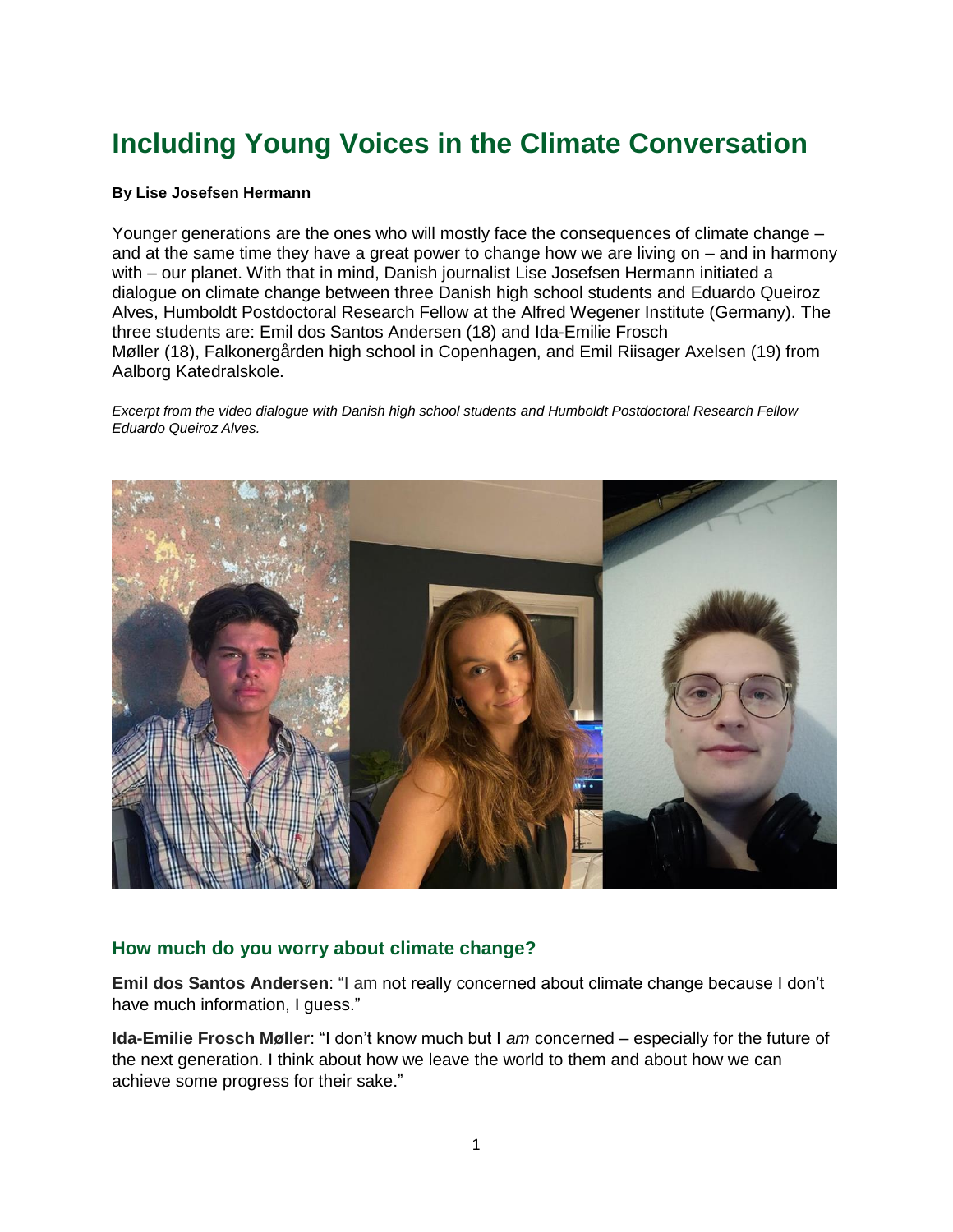**Emil Riisager Axelsen**: "I am not concerned at all about climate change. I think someone else will take care of it. Also, during COVID-19 we saw pollution going down. I am only concerned about the mass production of meat. I am not a vegan and I do not think I will be for the sake of climate. Everybody will contribute in their own way to make the climate better for the future."

**Eduardo Queiroz Alves**: "It is important to get informed by the right sources. Emil, you mentioned the production of meat, so you *do* understand things affecting the climate. Then you said, someone will do something about it. But, that is not happening, right? We are way delayed. We are not doing enough. I agree that individually we cannot do much, because it is a complex issue that has massive proportions, and that affects the whole planet. But if all of us act individually, then this will add up to something bigger. This can happen, as you said, if we reduce the intake of meat or drive more efficient cars. All of that helps. Also putting pressure on politicians. You seem confident that someone is going to do something about it. I think, we need to put pressure on them to do something about it. Yes, the COVID-crisis has reduced levels of pollution, but even if we stop emissions now, the climate crisis will continue for centuries. We are seeing improvements, people are changing behaviour because of the pandemic, but will this continue after COVID? Will people change their habits?"

**Emil Riisager Axelsen**: "I agree. Part of the problem is the mind set of people like me who just leave it to someone else. But then again, I am just a lazy teenager. I don't think people will change after COVID, so we have to put pressure on the politicians; *they* are the ones who can really change the world for the better."

**Eduardo Queiroz Alves:** "Are you more optimistic or pessimistic about what will happen in the future?"

**Ida-Emilie Frosch Møller**: "I think both politicians and citizens should demand more of each other. I agree that politicians can say something that people should do. But the people should also demand something of the politicians – it goes both ways. You cannot just say that the politicians should do something about it. Because it requires that everybody does something. Even we can make small changes that will help the bigger process".

**Emil dos Santos Andersen**: "The problem is, it is not only the politicians and the people, the corporations are the bad guys in this. In that sense politicians must give them rules. We must put pressure on the politicians and the corporations – then we can make changes".

**Emil Riisager Axelsen**: "I think I am more pessimistic. As you mention, no matter what – the climate will still change. And we have no way of fixing this, to stop global warming. So, in that sense I am more pessimistic about the future".

**Eduardo Queiroz Alves**: "That is interesting because you started saying that you are not worried, and you are confident that someone is going to do something."

**Emil Riisager Axelsen**: "I don't think, that the world will end in my lifetime. I am not worried about what will happen while I am alive, but *I am* pessimistic about what comes after my life. My future children and their children".

**Emil dos Santos Andersen**: "*That* is the problem, we young people, our parents and our grandparents don't think about the consequences for ourselves, but we should think about the consequences for our children or grandchildren. When I talk with people about this usually the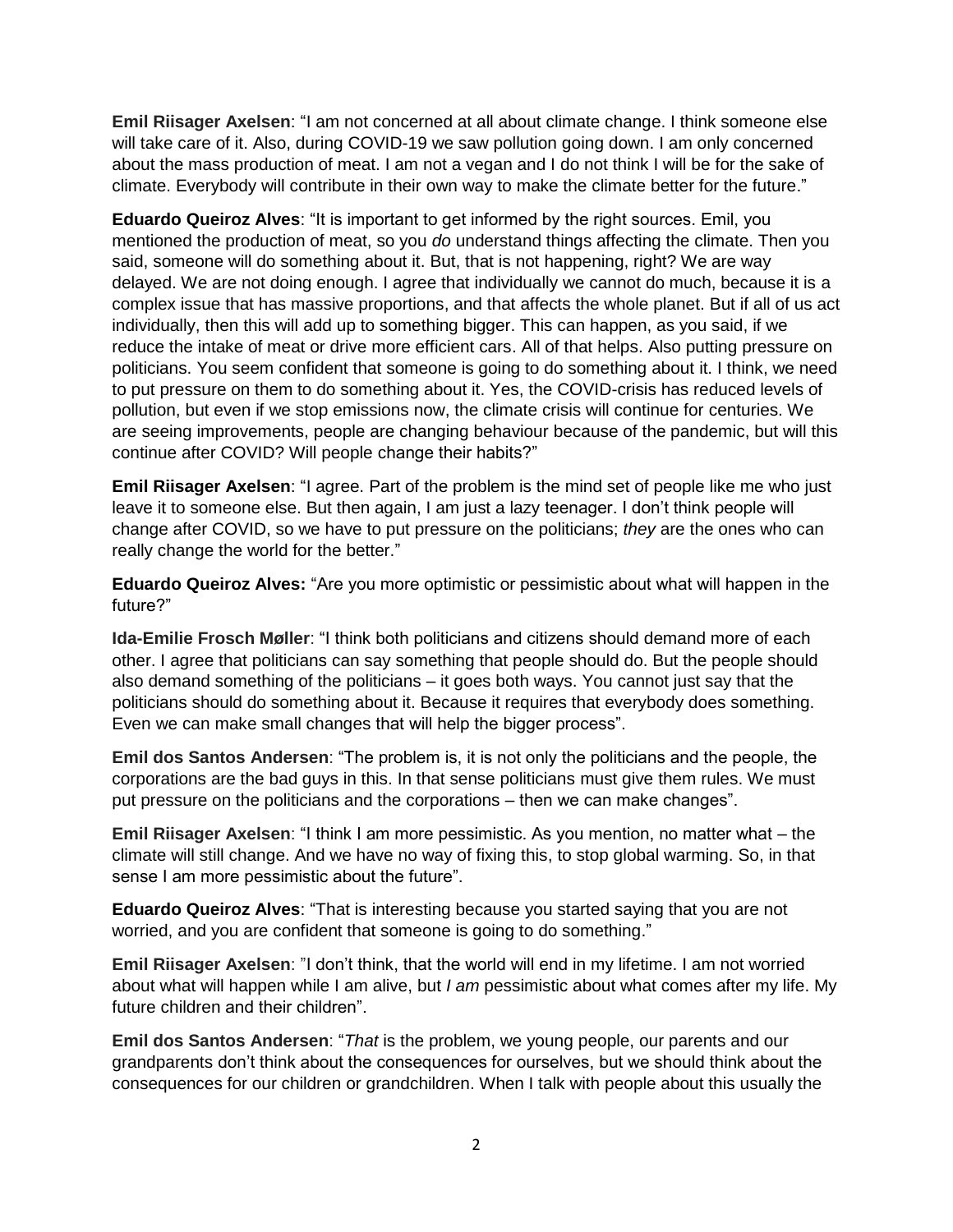answer is – but it doesn't affect me, because we are dead by then and we will not live to see the changes and I think that is the problem".

# **What do we actually know about this climate crisis now and in the near future? Eduardo - Are you optimistic or pessimistic?**

**Eduardo Queiroz Alves**: "I am not very optimistic. I am studying the contribution of permafrost thawing to a changing climate. When permafrost thaws, organic matter, then available for decomposition sets free methane, which gets to the atmosphere and that causes a feedback mechanism. That means there is a lot of methane and CO2 in the atmosphere. It gets warmer and warmer – and we are making it worse because we are burning a lot of fossil fuels. It is really worrying and so dangerous because this mechanism increases the initial warming. My research is about how permafrost thawing happened in the past and how the earth and the climate responded to it. And it is happening again, because of us, because of human action. We see that it happened in the past so now we are trying to understand what the consequences of this are and how we can try to minimize the problem".

**Ida-Emilie Frosch Møller**: "Do you think it is possible to avoid some of the consequences? Take action to stop it? Or do you think it is too late?"



**Eduardo Queiroz Alves**: "I think we can minimize it. Avoid the worst consequences. But it is impossible to avoid climate change because it is happening now. We can minimize our impact on the climate. It is interesting what you guys said about lots of people not worrying about climate change because they see it as a very distant thing – an issue for the future generation. But some vulnerable communities are experiencing climate change now".

**Emil dos Santos Andersen**: "There are many small communities around the world, who are heavily impacted by climate change. But if the US or China, the biggest contaminators – if they don't change then the rest of the world can't really change the emissions of CO2 and all that".

**Eduardo Queiroz Alves**: How do you think scientists can engage with young people? What is the best way for scientists to communicate when it comes to climate change?"

**Emil dos Santos Andersen**: "There is a lot of fake news at the moment on many platforms. It must be through school. This is a really good way of talking directly to a scientist. You are just a normal person, who has views and done research. It seems much more reliable talking to you than reading an article".

**Eduardo Queiroz Alves**: "So personal communication is better than writing something?"

**Ida-Emilie Frosch Møller**: "Yes, also because of the way you communicate. We can ask questions and you can ask us, make us reflect. We usually just read and then answer questions".